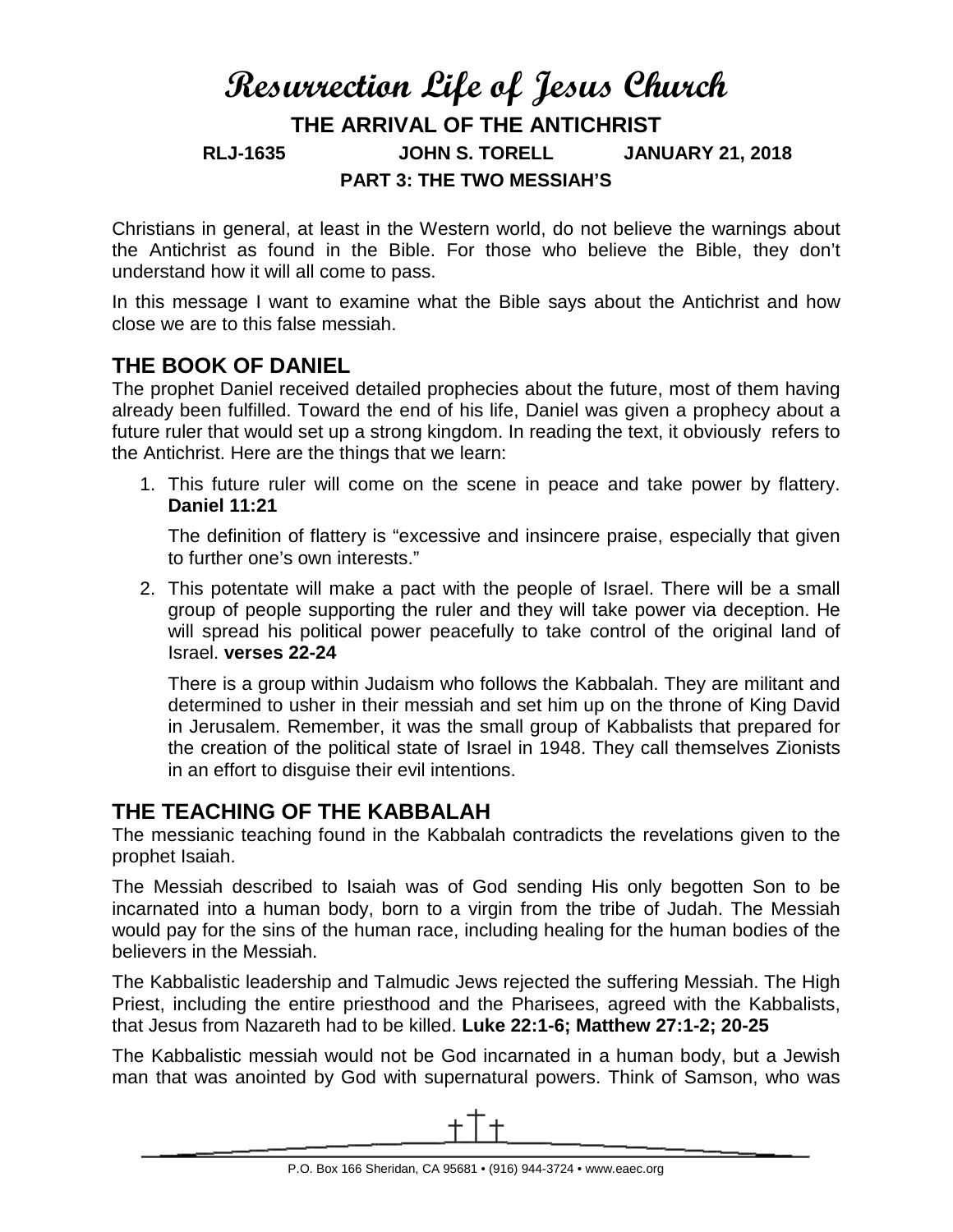instilled with supernatural strength. This messiah will rally the Jewish people, cleanse the land of Israel from all foreign occupiers, and set up the Kingdom of Israel. This messiah would be a compilation of Moses, King David and Samson, but he will not deal with sin. **Matthew 11:12; John 6:14-15**

Prior to the resurrection of Jesus' body, even the apostles bought into this false doctrine, which was the belief held by every Jew back then. **Luke 24:13-21; Acts 1:6-7**

The future Kabbalistic messiah of the Jews is not the same Messiah which Christians believe in. Failure to discern this fact will bring a catastrophic end for the Christian churches and people who identify as "Christian Zionists" because the Jewish messiah will reveal himself to be a Luciferian.

# **JESUS CONFRONTED THE KABBALISTIC DOCTRINE**

The Christian Church in general has done a terrible job when it comes to education. Jesus lived in Palestine under the Roman Empire, but was raised and educated with a Jewish mindset of life, God and the Old Testament. All of His parables had a backdrop of life in Judea and Galilee 2,000 years ago. His teachings are timeless, but to get a deeper understanding, it is necessary to understand what life was like at that time. What were the customs? What did people eat? What was the makeup of their society? This information is readily available in a book like Unger's Bible Dictionary, but most Christians don't care to dig deep because their reading level is that of comic books.

Even most pastors and seminary professors lack knowledge when it comes to understanding the political and religious settings 2,000 years ago because the Jewish leadership has instructed their people not to tell or show Gentiles what Judaism stands for.

I was totally uneducated until I was shown written material about the Kabbalah and the Talmud in 1979. Once I became aware such information existed, I did further research and ordered books and magazines from Jewish sources.

Let's examine the eighth chapter of the Gospel of John with the knowledge I have acquired over the last 39 years.

- 1. As Jesus taught a crowd of Jewish people, many of these Jews believed on Him. They believed that He was an anointed man, a prophet, who had come to set the Jewish people free from the Romans and re-establish the Kingdom of Israel. **John 8:30**
- 2. Jesus knew that what they believed was not who He truly was and He began to teach them otherwise. **verses 31-32**
- 3. This did not sit well with them. As Kabbalistic/Talmudic Jews, they already felt they were free and did not need to be set free. **verse 33**
- 4. Jesus began to speak about sin and how all people are sinners and slaves to sin. This is why people need to be set free. Jesus referred to Himself as the Son of God, not as an anointed man. **verses 34-36**
- 5. Jesus told the Jews that He knew they were blood descendants to Abraham, but instead of accepting Him as the Messiah, they wanted to kill him. Jesus then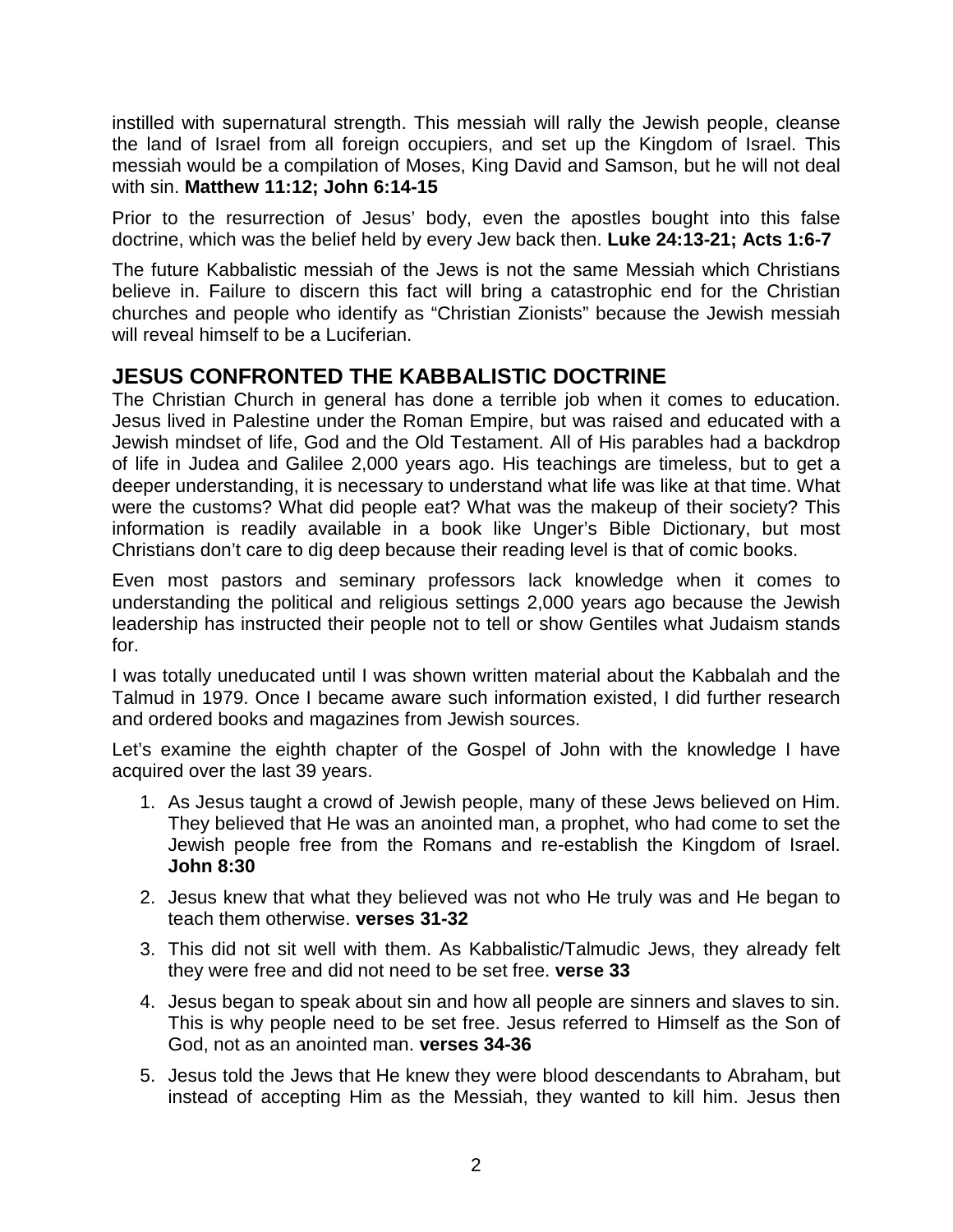went a step further and stated that he only spoke what He heard God the Father speak, and that they were doing the works of their father – the Devil! **verses 37- 38**

- 6. This enraged the Jews and they insisted that Abraham was their father, not the Devil. **verse 39a**
- 7. Jesus did not back down, but told them that if they were truly the children of Abraham, they would do the works of Abraham, who believed in God. **verse 39b**
- 8. Jesus continued to expose the Jews and told them they were trying to kill Him because He had heard from God the Father. Then He stated that they do the works of their father. **verse 40-41a**
- 9. The Jews became aggressive and insinuated that Jesus was conceived through fornication and thus was a bastard. **verse 41b**
- 10.Jesus responded by openly claiming that He was sent by God the Father and plainly told them their father was the Devil. The Kabbalah teaches their god is the good god and his name is Lucifer. Jesus knew this and called them on it. **verses 42-47**
- 11.The Jews now openly stated what they had been teaching in secret. They believed Jesus was not a true Jew; He had mixed blood from a gentile. They said He was possessed by a devil. **verse 48**
- 12.Jesus did not get angry; He merely stated that unless they came to Him, they would all die. **verses 49-51**
- 13.The Jews spoke with confidence and restated that Jesus was possessed by a devil. Abraham was dead and so were all the prophets. Who did Jesus think He was? **verses 52-53**
- 14.Jesus reiterated that He was sent from the Father, and not only that, Abraham had seen and talked with Jesus. **verses 54-56**
- 15.The Jews were flabbergasted that a man who was not even 50 years old would claim to have seen Abraham. **verse 57**
- 16.Jesus responded by telling them that exactly who He was and is the "I Am!" **verse 58**

*"And God said unto Moses, I AM THAT I AM: and he said, Thus shalt thou say unto the children of Israel, I AM hath sent me unto you." (Exodus 3:14)*

17.Jesus' declaration that He is God enraged the Jews to the point that they wanted to kill Him. **verse 59**

#### **SUMMARY**

The false messiah of the Jews is not the same as the Messiah of Christians. The Jewish messiah is not coming to deal with sin, but to set up the Kingdom of Israel.

The Christian Messiah came to pay for the sins of mankind on the cross. Jesus spent three days and nights in Paradise, while His human body was in the grave. When His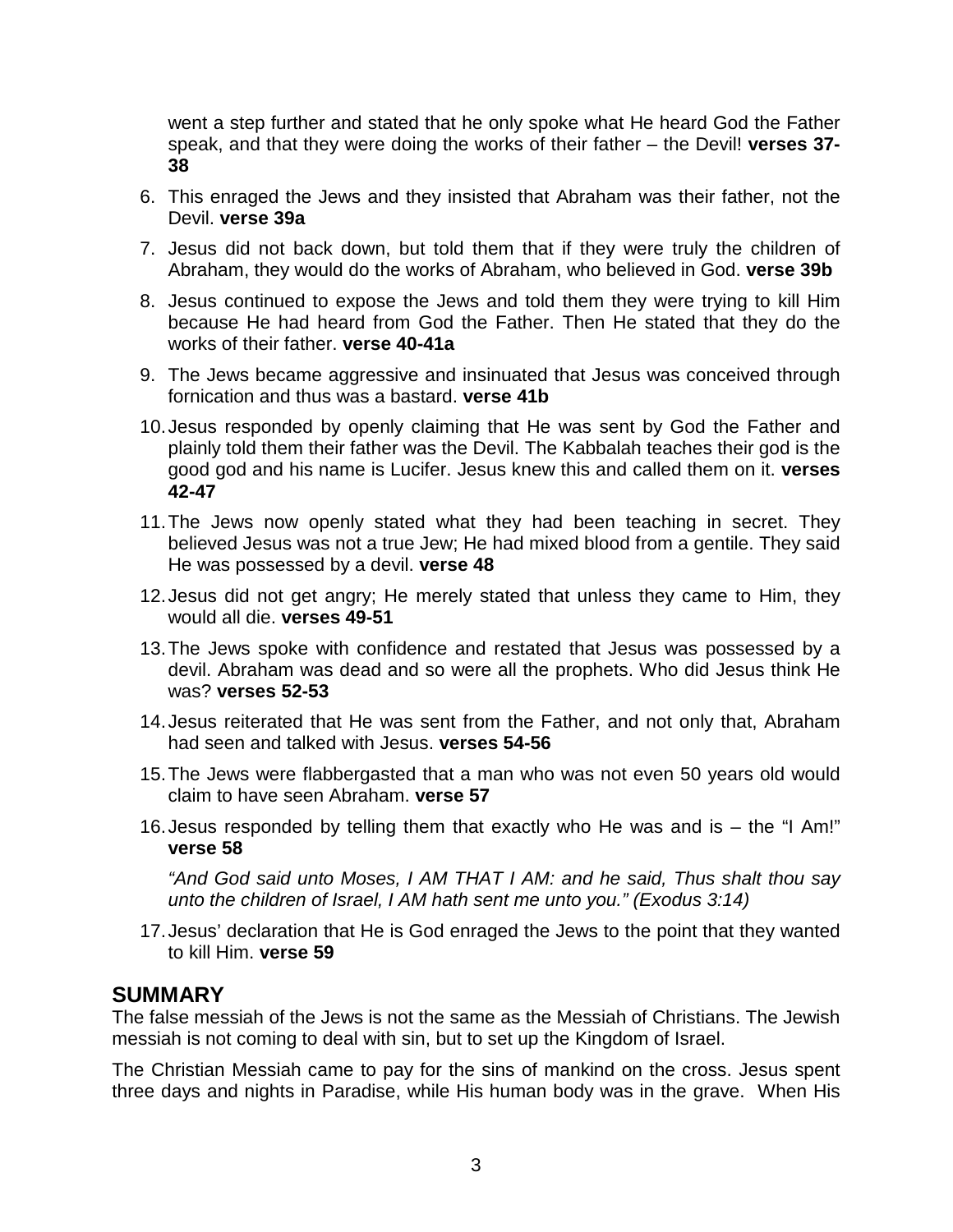body was resurrected and Jesus entered into it again, He opened the door for salvation to anyone who will seek it.

Jesus is going to return again as the King of kings and Lord of lords to destroy the Antichrist (the Jewish messiah) and the False prophet. **Revelation 19:11-21**

Jesus will set up the Thousand Year Kingdom and restore the Kingdom of Israel to the remnants of the 12 tribes who have not taken the Mark of the Beast. **Isaiah 14:1; Ezekiel 37:1-28; Revelation 20:1-6**

#### **THE POLITICAL STATE OF ISRAEL IN 1948**

The Bible informs us that the Jewish messiah will reign out of Jerusalem. **Revelation 11:3-8**

He will receive his power and authority from the Devil. **Revelation 13:1-4**

He will establish himself as god in the rebuilt temple at Jerusalem. **2 Thessalonians 2:1-4**

How will this be accomplished? The logical conclusion is that the political State of Israel would need to be reestablished and the Jews would need to be brought back to the land of Israel to create a platform for the Jewish messiah, which the Bible calls "the Beast," "Son of Perdition," "Man of Sin" and "the Antichrist."

The Kabbalistic/Talmudic Jews, also known as Zionists, established the political state of Israel in 1948 to prepare for their messiah.

In contrast, Jesus, the real Messiah, is not going to use people to establish the Thousand Year Kingdom and restore the Kingdom Of Israel. It will be Jesus, not mankind, who will do everything.

The Bible is clear that the Jewish messiah will arrive before the second return of Jesus.

The political State of Israel was established in 1948 through deception and brute force. This fledgling country protected by two world leaders, President Harry Truman of the United States and Joseph Stalin, the communist dictator of the Soviet Union. These two men provided the legalization of Israel, by recognizing the newly formed State of Israel and defending its right to exist in the United Nations.

The Jewish freedom fighters (or terrorists depending upon your viewpoint) in the war against the Arab nations following the proclamation of independence were able to defeat the larger Arab forces with the weapons supplied by the United States and the Soviet Union. The many "miracles" which took place during this war was supplied by the Devil. **Revelation 13:2**

Four subsequent wars were fought in 1956, 1967, 1973 and Lebanon in 1982. American money and weapons made it possible for Israel to win these wars. In each conflict there were many "miracles" reported by the Israeli forces and Christian Zionists mistakenly give God the glory for these events. In reality, these miraculous events were from the Devil and we should heed the Words of Jesus that Satan has the power to create miracles as well. **Revelation 13:11-14**

Ascribing the works of Satan to God is blasphemy in reverse. **Matthew 12:22-24; 31-32**